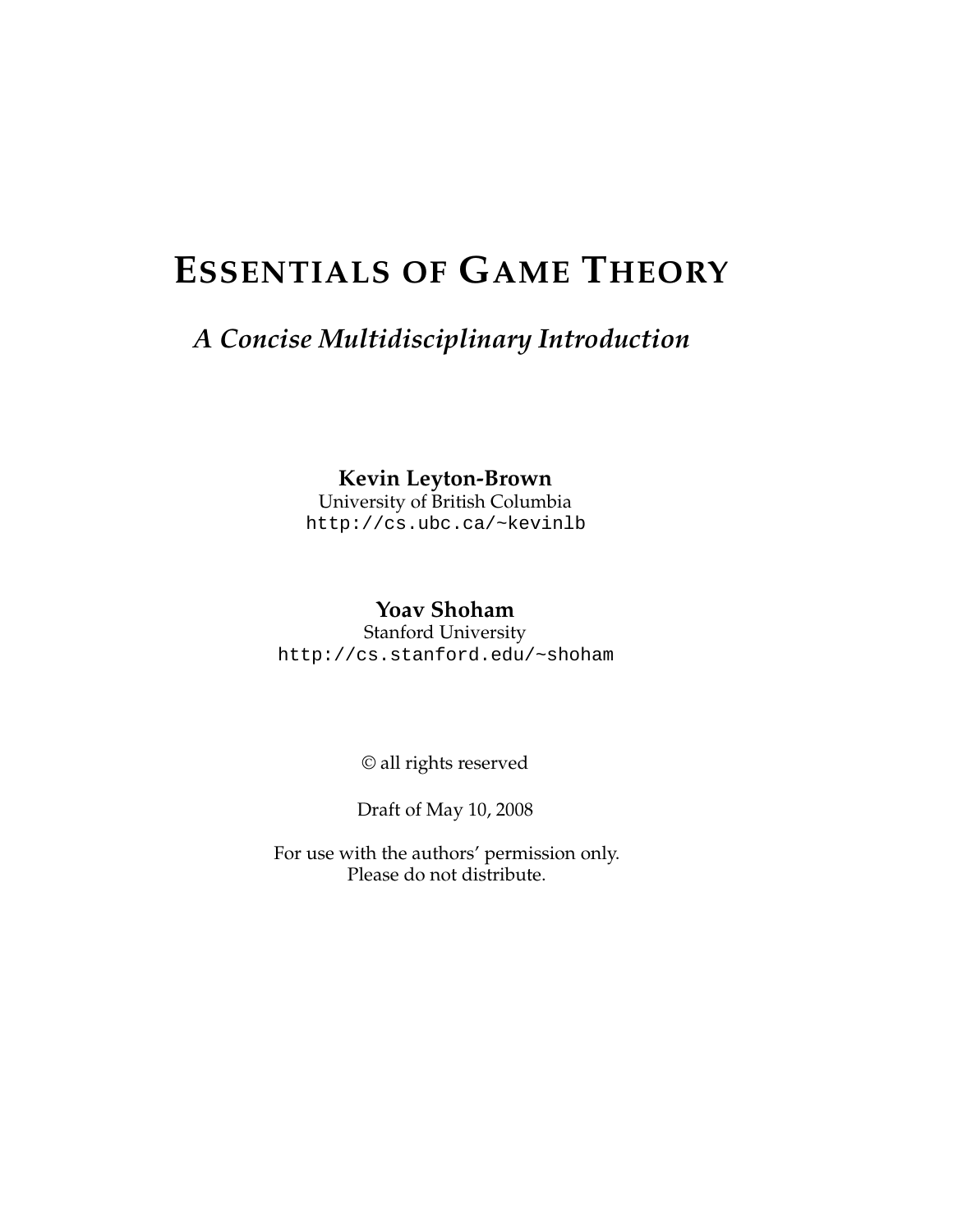*To my parents Anne and David Leyton-Brown. . . —KLB*

*To my parents Leila and Havis Stein. . . —YS*

*. . . with much love and thanks for all that you have taught us.*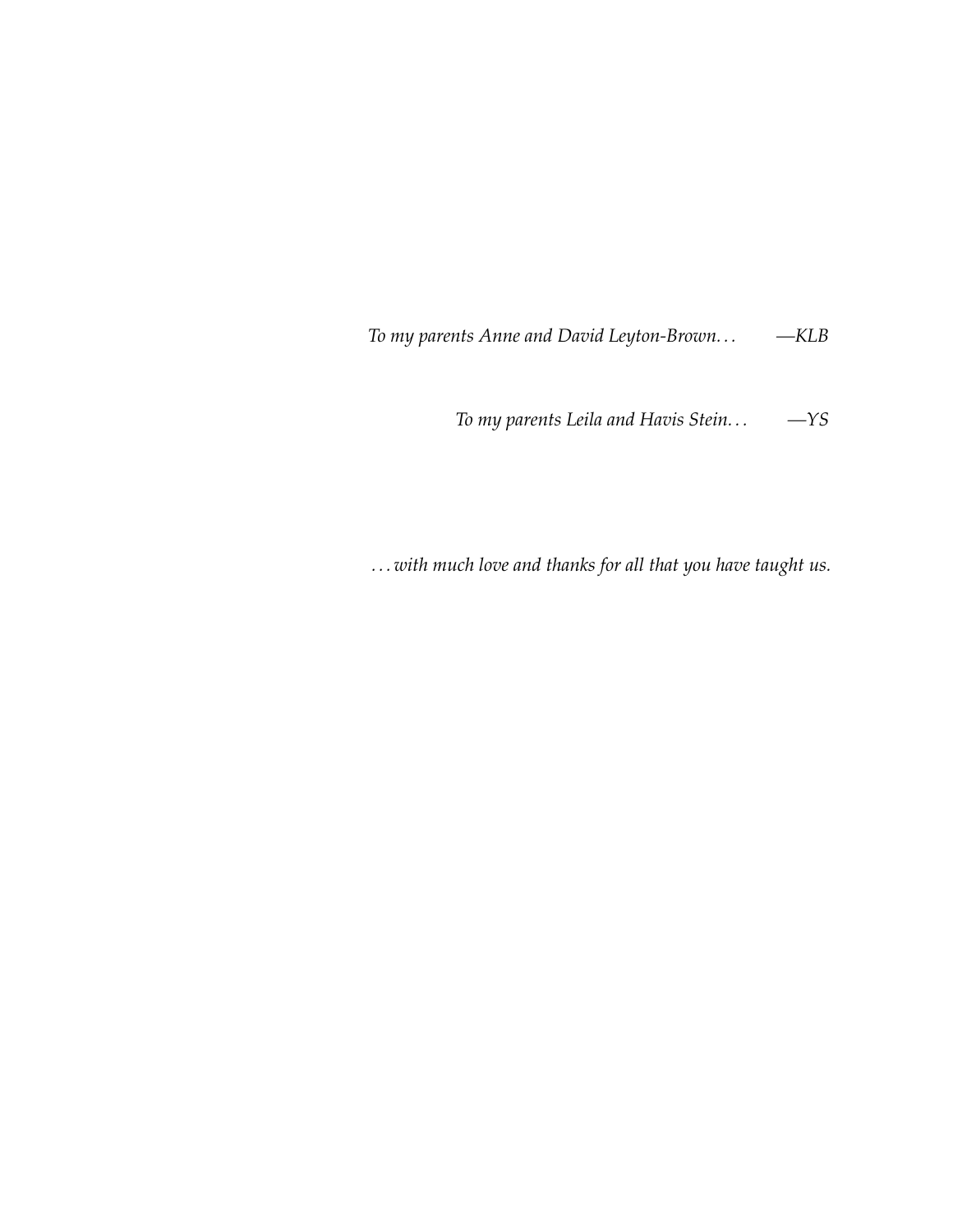## **CONTENTS**

| <b>Credits and Acknowledgments</b> |     |                                                                                        |                |
|------------------------------------|-----|----------------------------------------------------------------------------------------|----------------|
| Preface<br>vii                     |     |                                                                                        |                |
| 1                                  |     | <b>Games in Normal Form</b>                                                            | 1              |
|                                    | 1.1 | Example: the TCP user's game $\ldots \ldots \ldots \ldots \ldots \ldots \ldots \ldots$ | $\overline{2}$ |
|                                    | 1.2 |                                                                                        | 3              |
|                                    | 1.3 |                                                                                        | $\overline{4}$ |
|                                    |     | 1.3.1                                                                                  | $\overline{4}$ |
|                                    |     | 1.3.2                                                                                  | $\overline{4}$ |
|                                    |     | 1.3.3                                                                                  | 5              |
|                                    |     | 1.3.4                                                                                  | 6              |
|                                    | 1.4 |                                                                                        | 7              |
| $\mathbf{2}$                       |     | Analyzing Games: From optimality to equilibrium                                        | 9              |
|                                    | 2.1 |                                                                                        | 9              |
|                                    | 2.2 | Defining best response and Nash equilibrium                                            | 10             |
|                                    | 2.3 |                                                                                        | 12             |
| 3                                  |     | <b>Further Solution Concepts for Normal-Form Games</b>                                 | 15             |
|                                    | 3.1 |                                                                                        | 15             |
|                                    | 3.2 |                                                                                        | 18             |
|                                    | 3.3 |                                                                                        | 20             |
|                                    | 3.4 |                                                                                        | 23             |
|                                    | 3.5 |                                                                                        | 25             |
|                                    | 3.6 |                                                                                        | 27             |
|                                    | 3.7 |                                                                                        | 28             |
|                                    | 3.8 |                                                                                        | 29             |